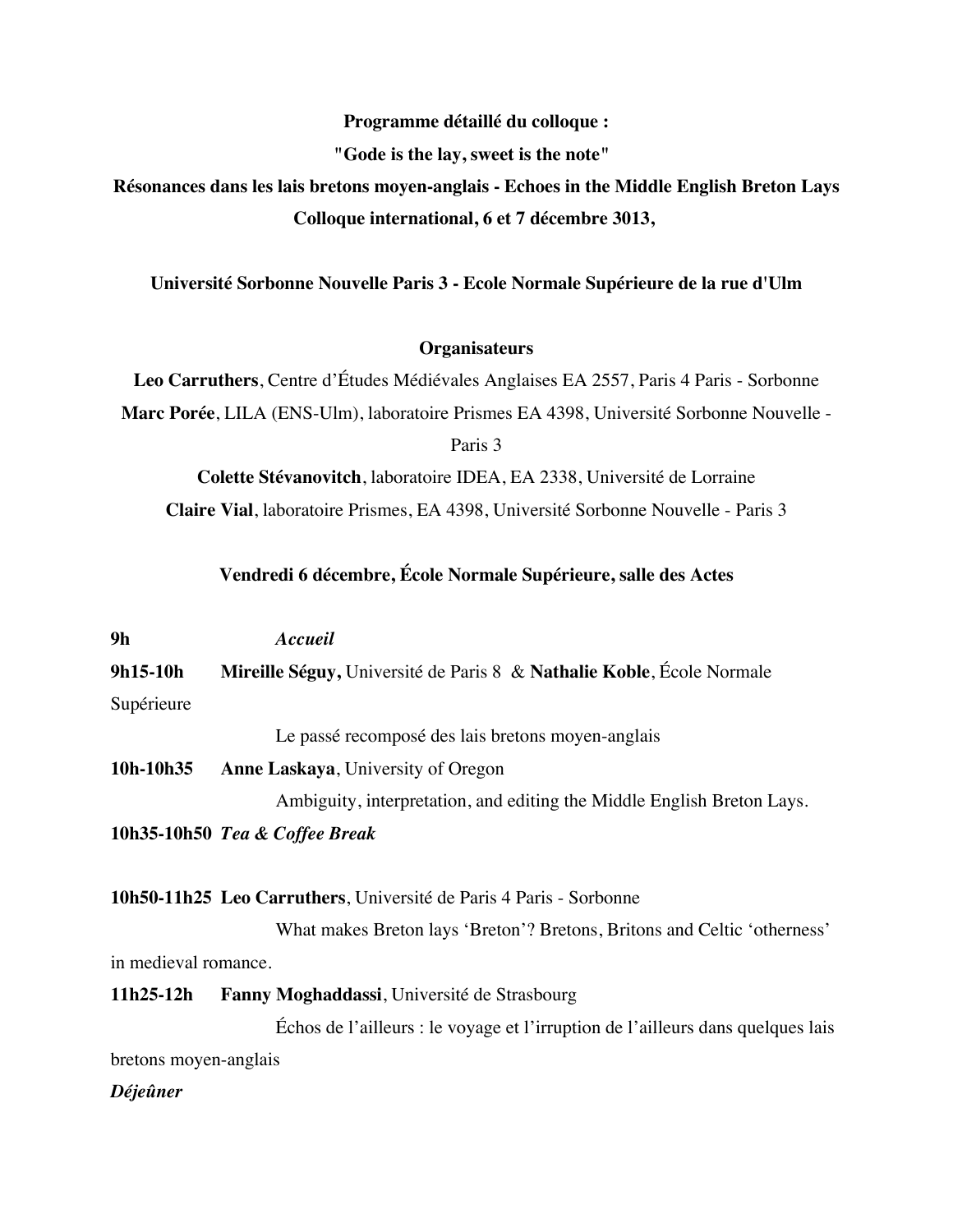**14h-14h35 Marthe Mensah**, Université de Reims

A propos des structures narratives de quelques lais bretons moyen-anglais

**14h35-15h10 Sharon Rowley**, Christopher Newport University

Echoes of 'Nemi'? Patterns of Challenge, Sexual Violence and Substitution in Middle English Breton Lais.

**15h10-15h45 Anne Mathieu**, Université de Montpellier 3

Dégaré au château de la damoiselle silencieuse : motifs traditionnels et

invention narrative

- **15h45-16h** *Tea & Biscuits*
- **16h-16h35 Marie-Françoise Alamichel**, Université de Paris-Est La peinture des paysages dans les lais bretons moyen-anglais

**16h35-17h10 Jessica Stephens**, Université Sorbonne Nouvelle - Paris 3

Les métamorphoses d'Orphée

*Réception*

**Samedi 7 décembre, Institut du Monde Anglophone, Grand Amphithéâtre**

**9h** *Accueil*

**9h15-9h50 Agnès Blandeau**, Université de Nantes

Loyalty and betrayal in a few Middle English Breton lays

**9h50-10h25 Elizabeth Archibald**, Durham University

Attitudes to love and marriage in the Middle English Breton lays

**10h25-10h40** *Tea & Coffee Break*

**10h40-11h15 Elizabeth Scala**, University of Texas

The Breton lais in Chaucer's *Canterbury Tales*

## **11h15-11h50 Martine Yvernault**, Université de Limoges

Magic and Creation in *The Franklin's Tale*: the Uses of Enchantment

*Déjeûner*

**14h-14h35 Marc Porée**, École Normale Supérieure, Université Sorbonne Nouvelle - Paris 3 Repossessing the romance in *Possession*, by A.S. Byatt